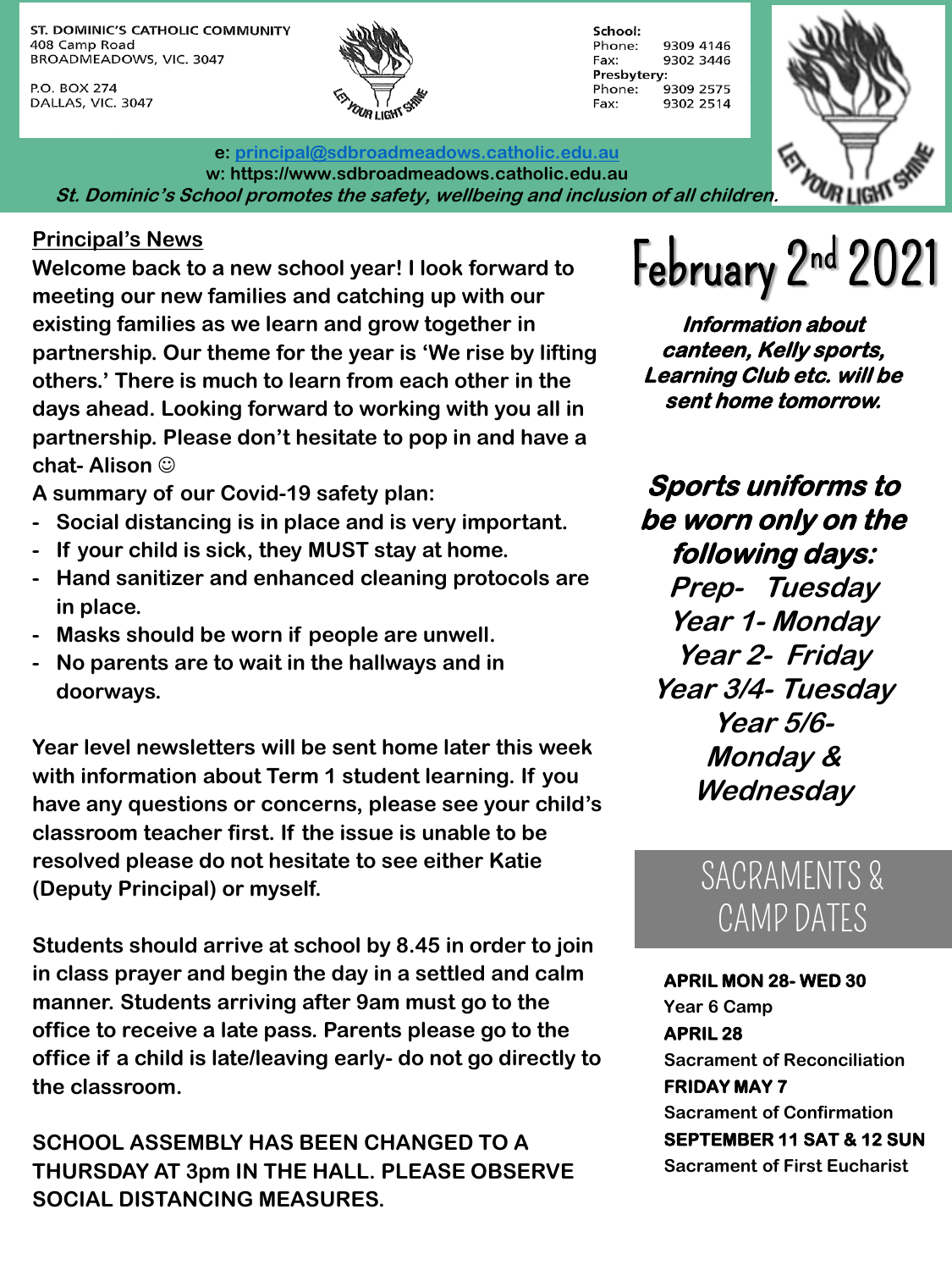ST. DOMINIC'S CATHOLIC COMMUNITY 408 Camp Road BROADMEADOWS, VIC. 3047

P.O. BOX 274 DALLAS, VIC. 3047





**e: [principal@sdbroadmeadows.catholic.edu.au](mailto:principal@sdbroadmeadows.catholic.edu.au) w: https://www.sdbroadmeadows.catholic.edu.au St. Dominic's School promotes the safety, wellbeing and inclusion of all children.**

All students should be in their full summer uniform **February 2nd 2021 each and every day except for sports day.**

**Girls-summer dress, wind cheater, white socks and black shoes.**

**Boys- green polo shirt, grey shorts, grey socks and back shoes.**

**Runners are only worn on sports days.**

**No nail polish is to be worn and student hair should be their natural colour only. NO DYED HAIR PLEASEplease come and see me if necessary about this or I will contact you. Many thanks- Alison** 





We rise by litting others

## **A prayer for us all:**

**As we step into a new school year, Restore our spirit, Renew our passion for sharing your wisdom. Nurture our compassion for those You put into our care here at St. Dominic's.** 

**Transform us as we seek to transform. Guide us as we seek to guide. Open our minds and hearts** 

**As we seek to open minds and hearts To the Good News of justice and peace. Help us listen more deeply to the world and to your Word, So we can walk with our students attentive to the wisdom that calls us all to the Kingdom of God.**

**AMEN**